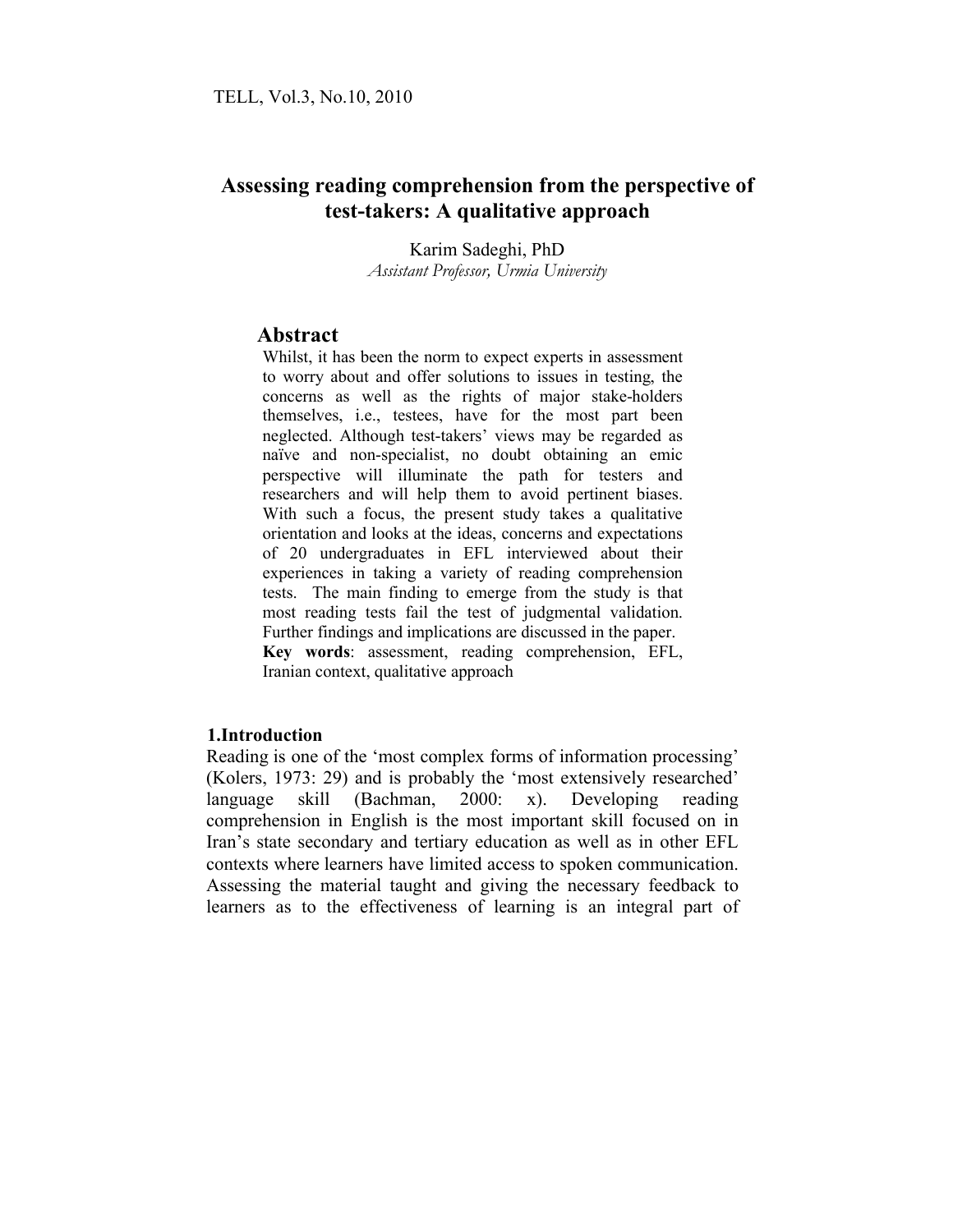teaching in educational settings. Attention should therefore be paid to whether the task of assessment is carried out properly.

 The degree of the students' mastery of reading ability is tested through different testing techniques, the most wide-spread among which are multiple-choice and true-false questions as well as cloze procedure. While using such testing techniques for testing reading comprehension is a normal practice for the majority of test-makers (as the following review indicates), this research, with a qualitative orientation, was intended to find out whether test-takers thought that the tests they were given in various contexts could measure the degree of their comprehension of a passage effectively. It should be reminded that 'reading comprehension' and 'reading ability' are quite distinct traits: The focus of this study is on measuring text comprehension rather than on assessing general reading ability, and comprehension in a particular setting may or may not be indicative of one's overall reading ability.

## **2. Review of the Related Literature**

As far as components of reading ability are concerned, and based on the divisibility view of language skills, reading is composed of several constructs. Constructs are not 'psychological real entities' but abstract concepts to be defined for test-design purposes (Alderson, 2000: 119). So different reading tests may have different numbers and types of constructs (Alderson, 2000). Thus, in one testing situation, the focus may be on a particular construct or a set of constructs, and, in another setting, on a different construct or a different set of constructs, and 'it is unlikely that in any given testing situation we will want to test every component in the theory' (Alderson, 2000: 137). Indeed some constructs like appreciation, enjoyment and personal response may not be measurable at all in any traditional way. Reading ability has been claimed to include such constructs as intelligence (Flahive, 1980; Farr, Carey, & Tone, 1986), reasoning ability (Johnston, 1983; Farr et al., 1986), inferring, and problem-solving (Johnston, 1983; Alderson, 2000). Specific reading comprehension may not, however, have the same number and type of constructs as general reading ability. According to Flahive (1980: 34) 'there is no universally accepted definition of language comprehension,' an assertion which applies to both reading and listening comprehension. Similarly, Johnston (1983: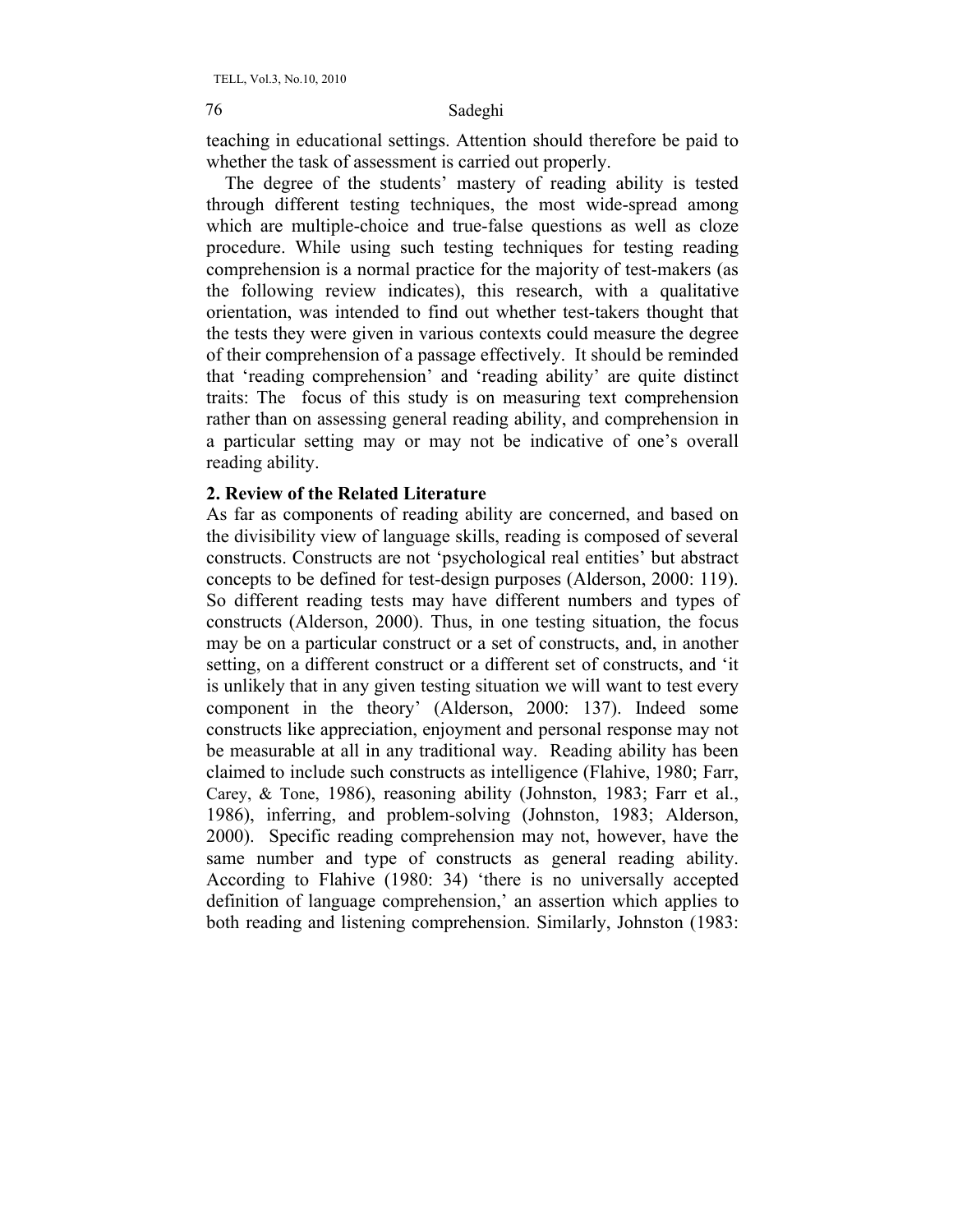#### Assessing reading comprehension from the perspective of test-takers  $\frac{77}{2}$

1) asserts that trying to define reading comprehension is 'a bold move'. However, for the purpose of the present study, reading comprehension is considered to have at least two constructs, namely 'general' and 'detailed' comprehension. Higher level constructs such as 'evaluative' comprehension are excluded as they may well go beyond comprehension ability and include the ability to think critically, which falls outside the concern of this research. Lower-level constructs, such as understanding graphemic-phonemic relationships, are also excluded on the grounds that they do not involve real comprehension.

 Despite the fact that attempts to understand the true nature of reading comprehension have not been conclusive and that there is no consensus on the nature of reading comprehension, testers and teachers have used a variety of tools to assess what they assume is the product of the process of reading, i.e. comprehension. The following is a brief survey of some of the most common ones, with a particular focus on those practiced by Iranian teachers and/or testers of EFL reading comprehension.

 Throughout the history of language testing, numerous kinds of tests (including sentence comprehension, multiple-choice, matching, different forms of cloze, completion, Tue-False to name a few) have been used to test reading comprehension without much concern for whether they really measured what they intended to (A complete list and survey may be found in Heaton, 1988 and Farhady, Jafarpur, & Birjandi, 1995). However, having a special label 'does not guarantee that the test actually measures whatever is named' as Farhady (1983: 12) emphasises. Furthermore, even if a test is valid, performance on it may not be the same as performance in real-life situations, and therefore, as Alderson (2000) and McNamara (2000) claim, answering multiple-choice reading comprehension questions may not show how well one performs in real life.

 One major problem with reading tests is the involvement of other skills such as writing in answering test questions (Aslanian, 1985; Harrison, Bailey, & Foster, 1998). Namely, the reader may have understood the text but have been unable to express his/her comprehension through another modality. The counter-argument is that making testing reading 'pure' is not authentic and is a distortion that 'biases measurement' (Alderson, 2000: 26). The problem with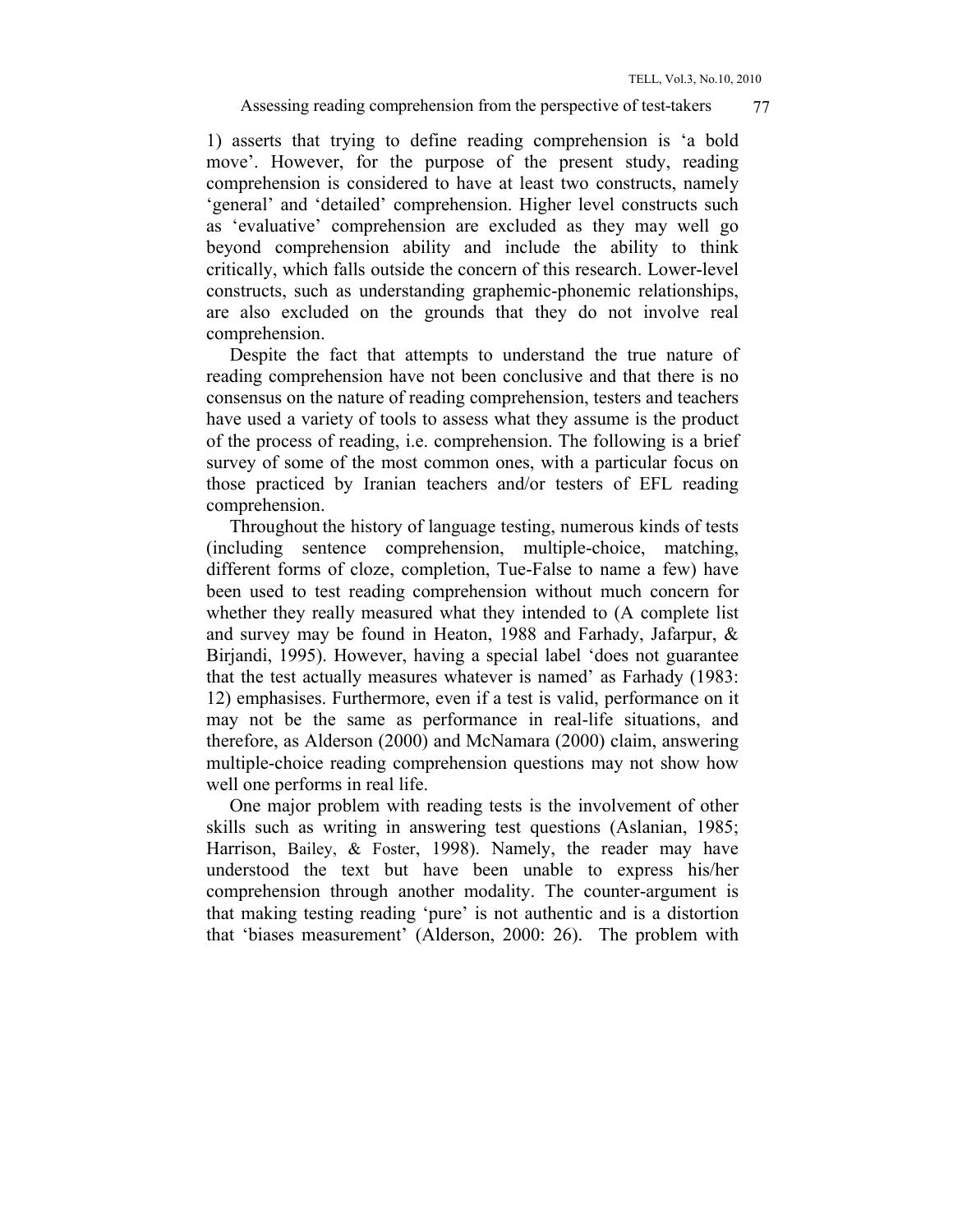questions used to test reading is that they are either too easy or too difficult. While some questions are more complex to understand than the text itself (Dehn, 1984: 97), others give clues to correct answers without the reader actually understanding the text (Aslanian, 1985). Another criticism against reading tests is that they are mainly measures of other traits in addition to reading comprehension. For example, reading tests have been criticised as being measures of intelligence (Flahive, 1980), memory and recall (Dehn, 1984), and world knowledge (Rosowsky, 2000).

 Alderson (2000: 28) questions the overall authenticity of testing because 'the very act of assessing changes the sociocultural nature of the event.' Accordingly, concerns have been raised over whether informal classroom-based measurements can be more effective than formal tests carried out under constrained conditions (e.g., Lorch & van den Broek, 1997). Anxiety created by the testing situation and time-constraints under which readers operate (Walczyk, Kelly, Meche, & Braud, 1999) have also been the sources of concern for some. The main objection of cognitive psychologists to reading tests is that they try to measure the product of reading rather than the process (Johnston, 1983; Farr et al., 1986; Myers, 1991). This criticism, however, does not seem valid because it is a matter of interest to measure reading as a process or a product, and as Alderson and Urquhart (1984: xix) believe, concentration on 'reading as a product may help us for testing purposes.'

 Whatever stance we take on the nature of reading comprehension, the fact is that it is assessed of necessity at least for educational purposes. This study was aimed to explore whether the measuring instruments used for testing reading comprehension are valid in the eyes of the test-takers themselves, who are the main stake-holders in the assessment process.

## **3. Method**

### **3.1Participants**

The participants of this study came form undergraduates majoring in English at Urmia University. The candidates who participated in a quantitative phase of the study (231 in number) were asked to provide their contact details if they were willing to attend an interview session. 22 volunteers were randomly selected and invited for an interview. A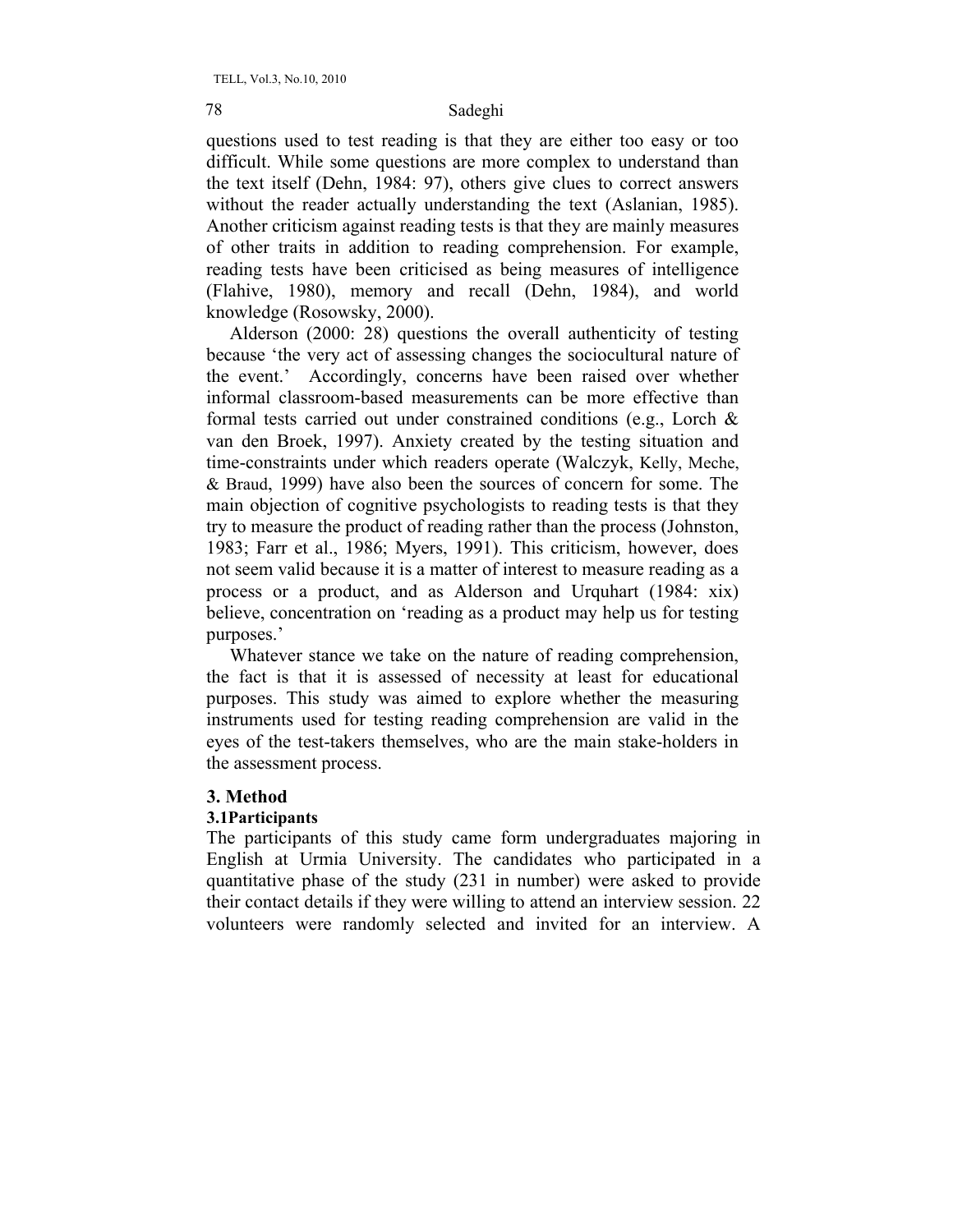mutually convenient time was set up for each interview session. Out of 22 candidates invited, only 20 attended interview sessions. The age range of the interviewees was between 18 and 26 and 70 per cent of them were males.

### **3.2 Sources of data**

The major instrument used for the purpose of data elicitation was a semistructured interview, and as is the norm in semi-structured interviewing (Mackey and Gass, 2005), the researcher had already prepared the topics to be discussed, with a broad range of question headings. The order, type, and number of these specific questions varied from one interview context to another. Since the main purpose of the research was to investigate the validity of tests of reading comprehension as far as test-takers were concerned, the interview began by asking interviewees about what reading comprehension itself was before proceeding to the main focus of the interview. Most questions in the interview were intended to target the validity of cloze tests and other tests of reading comprehension as measures of EFL reading comprehension. For this purpose, the interview included questions on how the interviewees' reading comprehension was tested in real-life and in academic settings, whether they had the experience of sitting reading tests and what they thought such tests really measured, and whether the score they got on such tests showed their real degree of comprehension.

 All interviews were conducted in a relatively silent room at the School of Literature and Humanities of Urmia University. Each interview lasted between 25 and 35 minutes. The first interview began at 8.30 a.m. and the following interviews started at 9.30, 10.30 and 11.30 a.m. The afternoon interviews started at 16.00, 17.00, and 18.00. At the beginning of each session, the purpose of the interview was explained to the participants and permission was asked to tape-record the interviews. During interview sessions, the interviewer and the interviewees sat on comfortable chairs at a  $90^\circ$  angle position, with the tape-recorder on a coffee-table which stood between the two. A microphone was attached to the tape-recorder to produce a higher quality recording. Candidates were asked to choose the language of interview. 11 chose to be interviewed in English and 9 in Farsi.

 In order to analyse the interview data, the tape-recordings were transcribed first. During transcription, it was found that one Farsi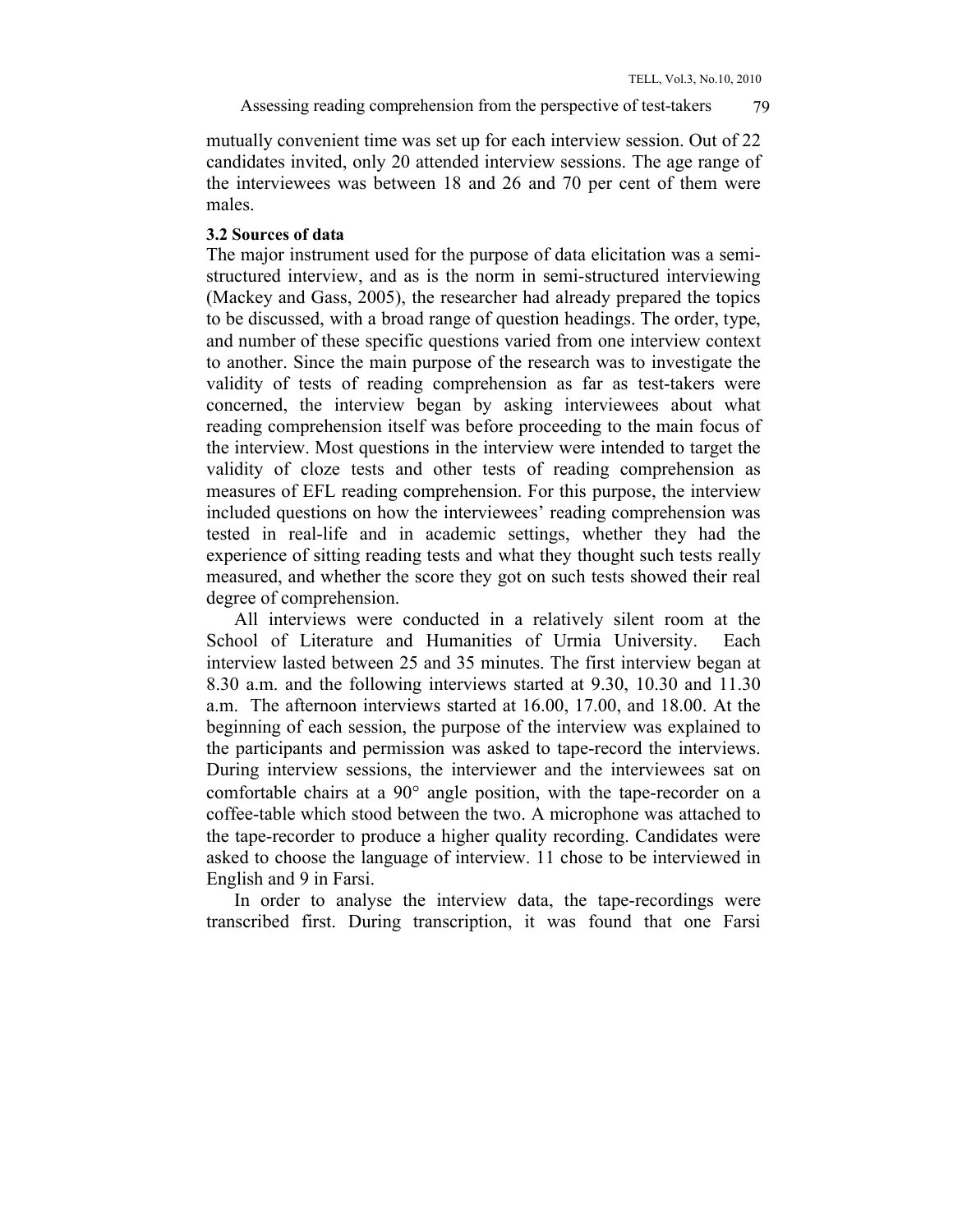interview had not been recorded at all, and only about 20% of an English interview had been recorded. A few other tapes had some small unrecorded pieces as well. It was decided that Farsi transcriptions will only be necessary if they contained new ideas not included in English transcriptions. Accordingly, I listened to all Farsi interviews and transcribed all those parts which contained new information not discussed by other participants interviewed in English. Out of 11 English interviews, 10 interviews were transcribed in full. I did my best to do a kind of transcription that would involve the least degree of meaning loss. Namely, because the researcher was looking for content and ideas, it was not decided to do a phonetic-type of transcription where all meaningful and non-meaningful sounds and words would be transcribed In the case of unintelligible words or phrases, a best guess was made based on what I remembered from the interview session or/and what the context offered.

## **4. Findings and discussion**

To begin the analysis of transcribed data, I read all interview transcripts both with and without the interview questions and identified two general categories as follows:

1) Issues related to reading comprehension such as its meaning, how one shows his/her comprehension, the factors affecting reading comprehension, the differences and similarities between real-life and academic reading; and

2) Issues related to assessing reading comprehension such as how reading comprehension is tested in real life as opposed to academic settings, how reading comprehension should be tested and the meaning of scores on reading tests including cloze tests.

 The following analysis deals with the assessment-related issues only, i.e. the second category above. All quotations from interviewees have been italicized.

## *1. How reading comprehension is tested in real life*

When asked if their comprehension was tested in real-life reading, more than half of the interviewees gave negative answers. They had not thought of testing their comprehension in real life, and they thought that if they got the overall meaning, they did not need to worry about anything else as one student explained, '*I don't think about testing myself; I just read and go on, and if I understand I enjoy my reading*'.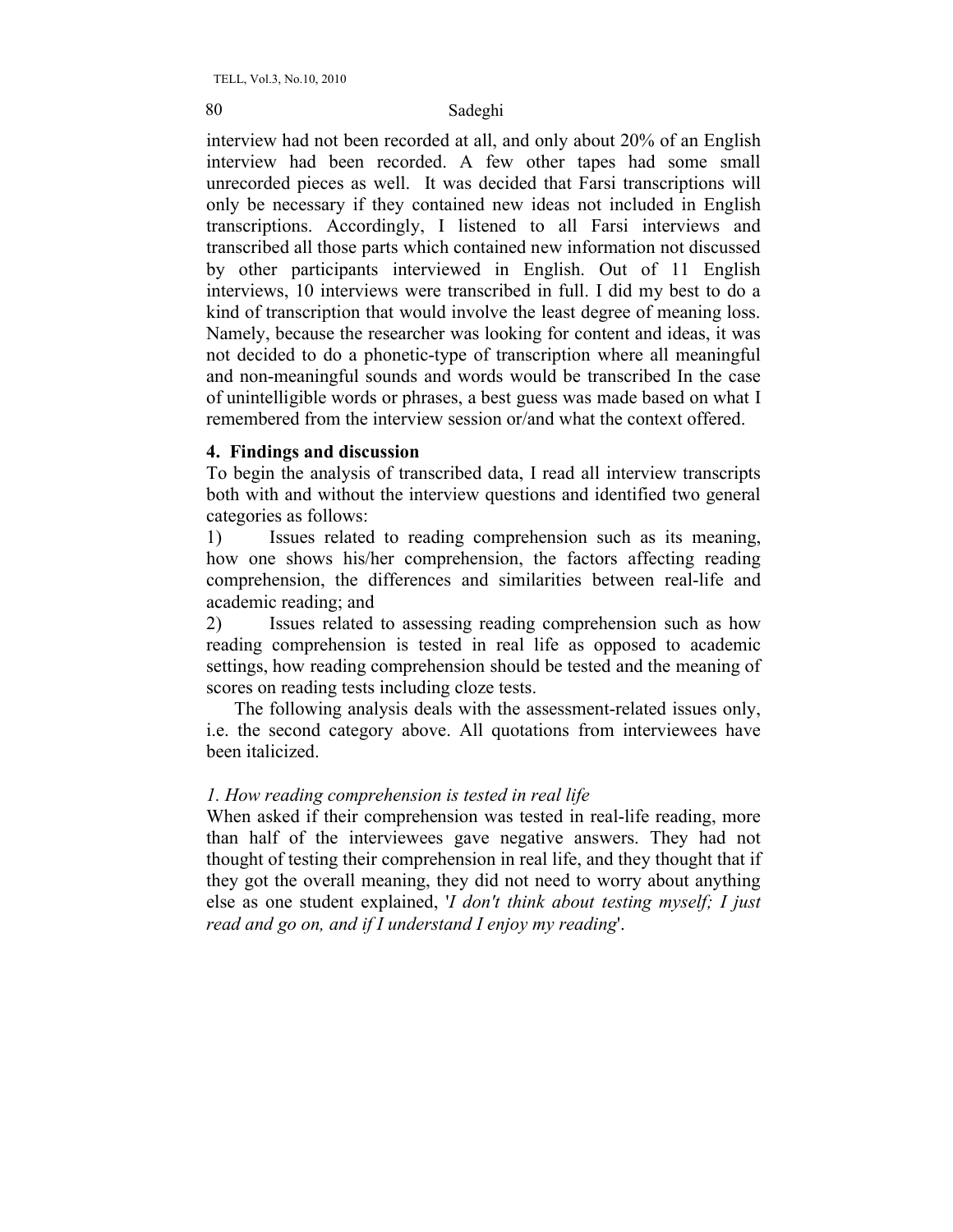## Assessing reading comprehension from the perspective of test-takers 81

 For most of the candidates 'testing' was something to do with academic reading. When they were asked if their 'real-life' reading comprehension was tested and how, they began to talk about the way their reading was tested in academic settings rather than in 'real-life' reading. Very few interviewees thought they tested their comprehension in real-life settings, and those who did so, tested their understanding only occasionally; and the way they tested their comprehension was actually a kind of follow-up activity to practice their language skills. In general, no formal testing seemed to be used to check comprehension in real-life settings except for one or two cases. It seems that because the main purpose in real-life reading is pleasure and enjoyment, fewer readers tended to test their comprehension as it may intervene with the pleasure they were after. Those who did test their comprehension regarded real-life reading as more than simply a means of pleasure but as a way of gaining new information to strengthen their knowledge of language.

 The following test techniques were mentioned by those who thought they tested their comprehension in real-life reading: discussing the passage with a friend or a family member who also knew English; retelling it to others; writing a summary; making an oral summary, recording it on a tape, listening to it, and matching it against the original passage; expressing relevant feelings; answering others' questions about the passage; and trying to remember the major points after reading the text, and referring to the text a few days later to see what one remembered. '*I think imagination is the key to comprehension*' commented one of the candidates, by which he meant comprehension would take place if one were able to keep the content of the passage in his memory. None of the techniques cited above was actually applied by candidates to test their comprehension; they rather talked about what they *could* do to test their real-life comprehension.

## *2. How reading comprehension is tested in academic settings.*

The candidates were asked about whether and how their comprehension was tested during reading classes and in final-term examinations at the university. The interviewees were more or less unanimous that their comprehension of the passages they read during their courses was checked through comprehension questions which appeared at the end of each passage in their textbooks. As to final exams, some interviewees had not yet taken any final exams as they were freshmen, and they talked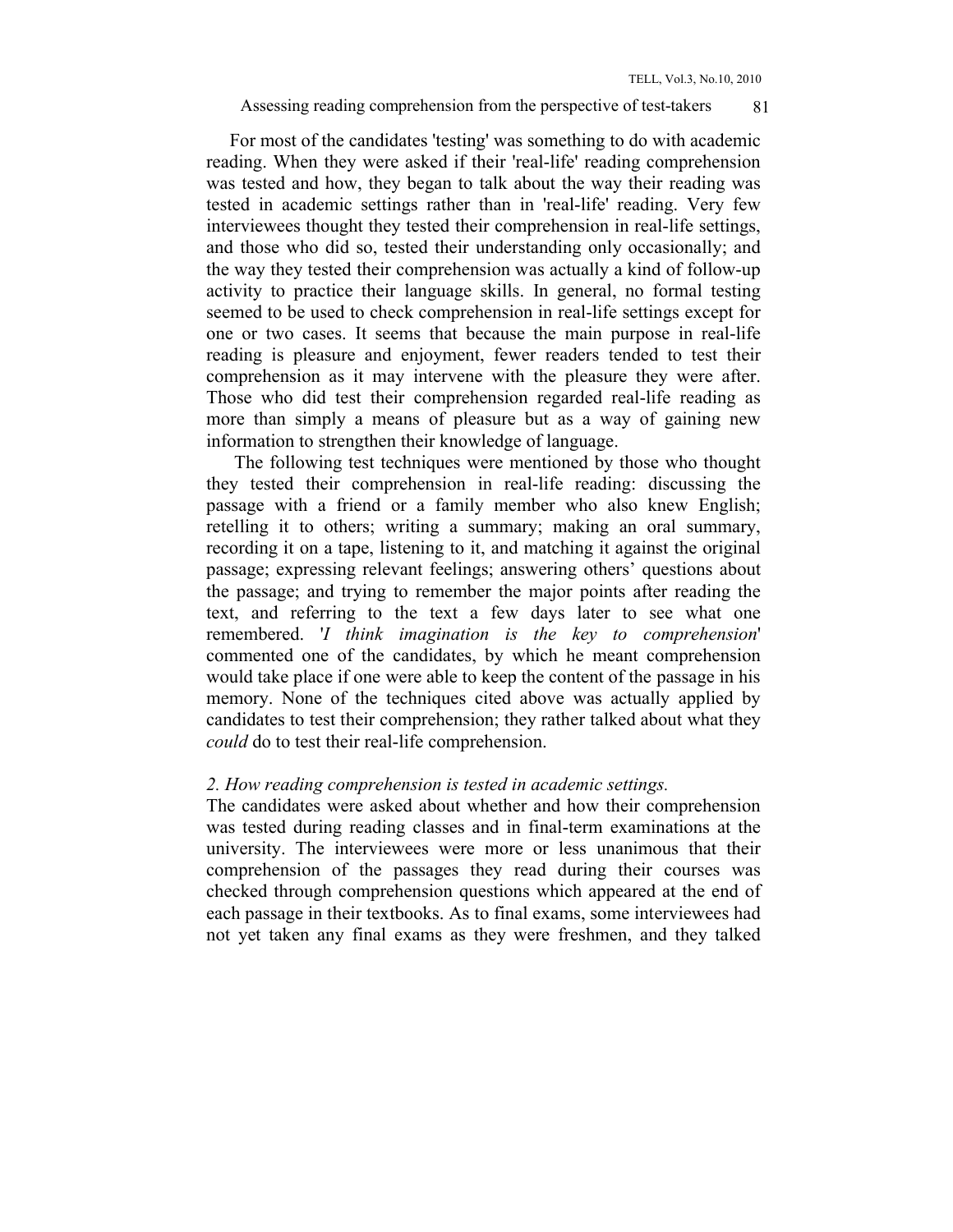about their exams at high schools or private language institutes. Those who had already experienced final exams at the university talked about more or less similar techniques used to test their reading comprehension.

 In university reading courses, where the focus of the course was on developing reading 'skill', teachers were claimed to have done little to check the comprehension of the passages other than asking the questions which appeared after each text. Furthermore, such comprehension checking was done during the next session when students had read the text several times at home, as one of the interviewees made clear: '*… our professor asks the students to reading the unit at home and solve the reading questions after if for the other session.*' Different candidates mentioned different test techniques used in course books including yes/no questions, True/False (T/F) questions, multiple-choice (m/c) questions, cloze-type questions, short- and long-answer questions, synonyms/antonyms, and referential questions. The questions they talked about dealt with general ideas, detailed information, vocabulary and grammar. Accordingly, although the questions were intended to test comprehension, they tested both below and beyond comprehension.

 In reading classes outside the university, some teachers asked students to summarise the text. Sometimes, teachers would ask students questions not included in the 'comprehension check' exercises. This last kind of comprehension checking seems to be better than asking students simply 'to do the exercises' after the text and checking the answers the next session. In the latter case, some may copy the answers from others or from old books without really comprehending the text, and leaving questions to be answered at home after students read the text several times may not be called 'testing comprehension' in the real sense of the word, but rather a kind of exercise to foster comprehension skills. It should be noted that 'reading' courses are intended to develop 'reading skill', and therefore, focus not only on 'comprehension skills' but also on grammar and vocabulary, which are building blocks of all language skills. Therefore, the exercises which appear after reading passages in coursebooks, and also in the final exams, seem to target not only comprehension of the text but also grammatical knowledge and vocabulary.

 Regarding final exams, the interviewees believed that their comprehension was tested more or less in a similar way as that used during the course. The techniques used to test reading comprehension in final exams included: T/F questions, m/c questions, cloze tests, short- and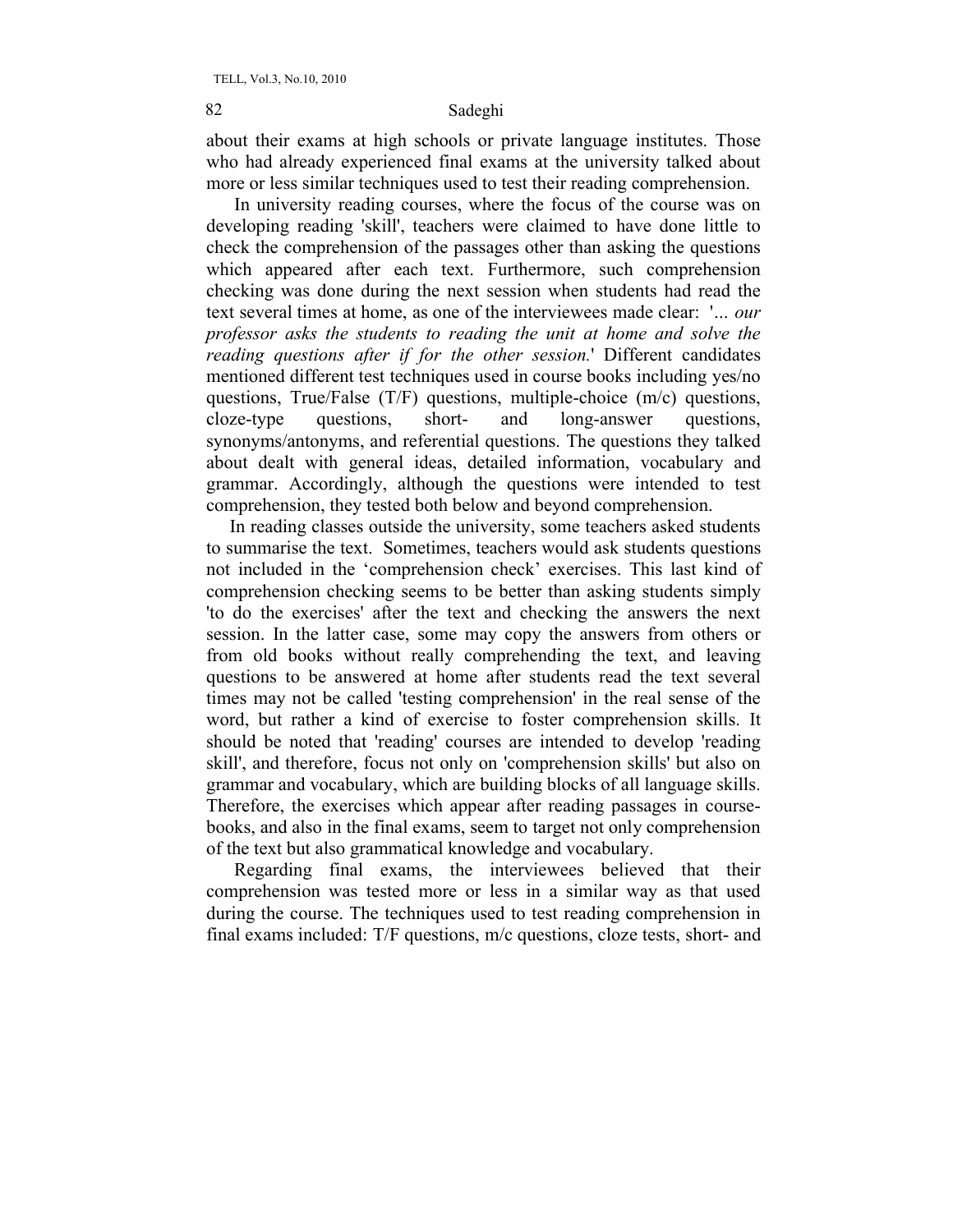### Assessing reading comprehension from the perspective of test-takers 83

long-answer questions, and filling in the blanks. As explained above, because the tests are mainly intended to test 'reading skill' rather than 'reading comprehension', not surprisingly, many of the interviewees believed that the tests tested both comprehension and also vocabulary and grammatical knowledge. The 'comprehension' part of reading, however, does not seem to have been properly tested simply because, based on what the candidates stated, in most cases, the texts used in final exams had been exactly the same texts as those already studied during the course, and in some cases the questions had strangely enough been the same questions as those in the book. Not all final exams the students talked about, however, used seen texts. As is the norm in testing reading comprehension, a few final exams used 'unseen' texts to check real comprehension. While most of the subjects thought that having 'seen' texts in final exams was an advantage and made the test easier, others consciously argued that such tests could not measure comprehension but memorisation.

 Different interviewees favoured different aspects of tests in their final examinations. One subject, for example, stated that her reading score at final exams did not show her real reading comprehension because it was based on T/F and m/c questions. She suggested '*some kind of understanding questions'* to be used instead. Another candidate criticised comprehension questions in the final exams because they were only 'related' to the text and the answers to such questions could not be found in the passage: '*I don't know where I have to find the answers: some questions are more or less related to the text and for others you need to be a good predictor.'* What this subject seemed to convey was that most of the questions were inferential rather than referential or display questions (Nation, 2009). One candidate, who was talking about how their reading comprehension was tested at high school using an 'unseen' passage, stated that students reacted unwillingly to the 'unseen' passage, saying that it was not in their book and they did not know some of the vocabulary. Some others who also talked about 'unseen' texts at the university final exams believed that the texts were far more difficult than those in the book, and that it was a way for some teachers to 'show off' and 'combat' the students: '*Our teacher Mr … wants to annoy students at exam times; he does not teach very good but in final examination he wants to show himself off'.*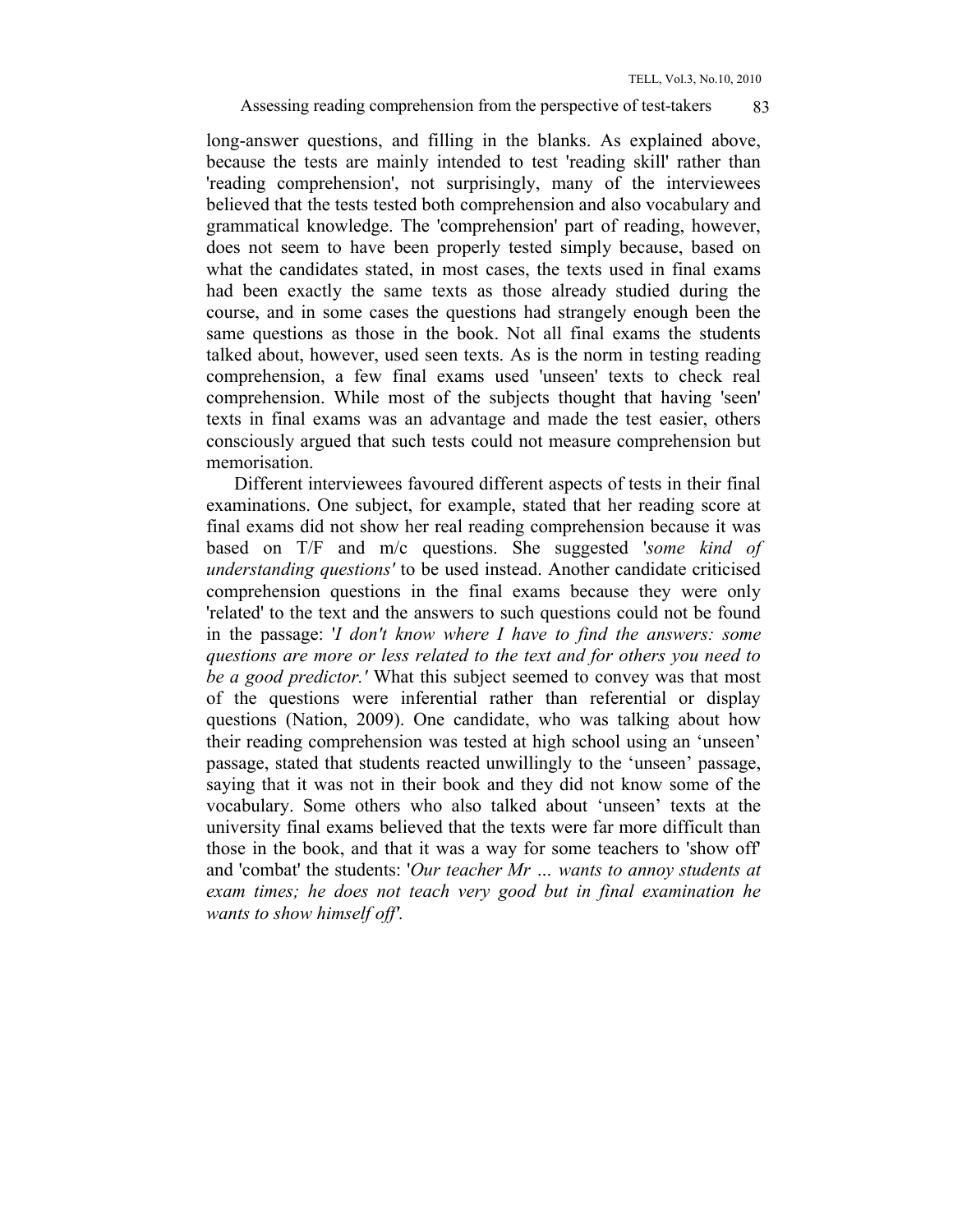Although including inferential questions in testing reading comprehension is recommended, the right balance should be observed between different question categories. Similarly, having an 'unseen' text for testing reading comprehension is highly desirable; however, the 'unseen' text should be selected with much care so that the difficulty level would not be much higher than those already studied. Furthermore, it is better for the 'unseen' text to have familiar vocabulary items with only a few new words which could easily be guessed from context, and it is also better to include topics and issues with which students are somewhat familiar. It will not be advisable, for example, to choose a text about chemical engineering, even with low readability, for EFL subjects because the concepts discussed in the passage will require some specialist knowledge which most of the students probably do not have. On the other hand, selecting very simple and familiar texts, the questions of which can be answered without even referring back to the text itself, is not recommended.

 The problem of keeping the right balance of difficulty for all testtakers is persistent, however, because, as some candidates expressed in their interviews, a text which was of optimal difficulty, and perhaps a bit difficult for others, was easy and unchallenging for them. The problem was more obvious in the case of high-school final exams, where some students did not find reading comprehension tests challenging as they had attended extra-curricular classes and were, therefore, more proficient compared to the rest of their group. Although such a problem may be solved using placement exams at the beginning of the course, such a solution is not possible in Iran's education system, because one's admission to a filed in a university (English, for example) is not based only on his/her proficiency in English but on many other knowledge areas which may not be related to English at all.

 The attitudes of candidates towards testing techniques were also varied. For example, while one subject argued that m/c questions were very good for testing comprehension because '*choices are usually so similar and if one does not really understand the text, he cannot choose the correct answer*', another stated that such questions could not test comprehension properly because '*when you understand a text, you don't have to look for some choices*'. One candidate criticised m/c questions used in final exams because he could not find any of the choices in the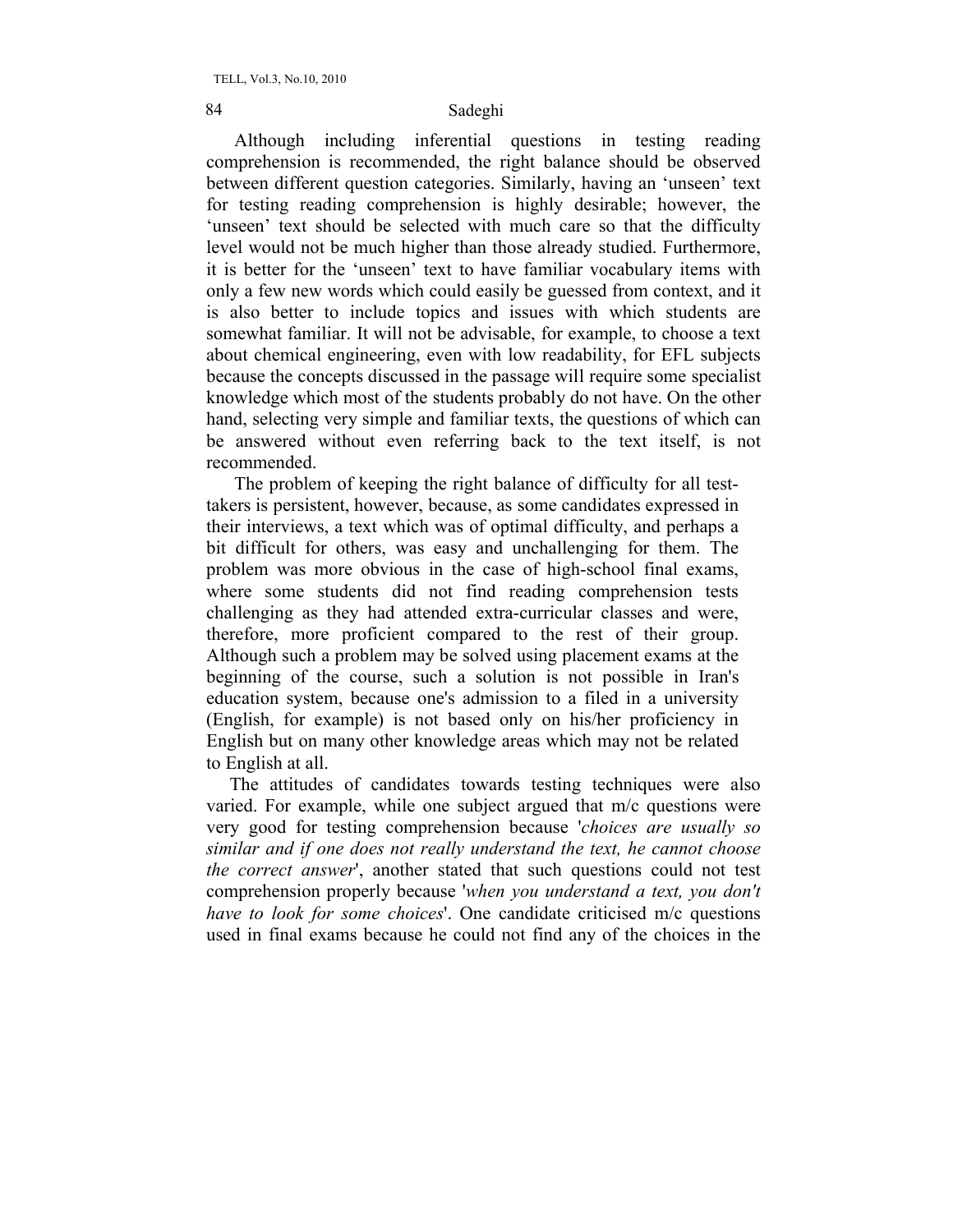#### Assessing reading comprehension from the perspective of test-takers 85

passage. He thought that some questions tested something more than comprehension, such as one's cleverness and puzzle-solving ability. Despite this weakness, he still believed that m/c questions were a good comprehension testing technique. Similarly, while one subject stated that T/F questions were so simple and unable to test comprehension, another believed that such questions, especially in negative forms, required concentration and needed good comprehension to answer.

 One of the techniques used in testing reading (comprehension) mentioned by one subject was that the teacher gave them some ideas and asked them to write which lesson they were related to in their textbook. There is great doubt in whether such a technique, and some others in which exact texts and questions are used from the textbook in final exams, can function as effective tools in testing reading (comprehension) or even in fostering reading skills. The backwash such techniques can offer teaching will undoubtedly be detrimental (Brown, 2004).

### *3. How reading comprehension should be tested*

Most of the interviewees talked about writing a summary, retelling, explaining the text and answering open-ended questions as appropriate ways to test comprehension. Indeed, not all of them preferred a common single technique, and individuals differed in their choice. While a few preferred easier and closed techniques like m/c questions and cloze or other blanked tests, many preferred open-ended techniques such as answering questions or summarising.

 One candidate favoured '*freer response*' over m/c questions, by which she meant writing answers to questions, believing that the process of writing itself would not interfere in conveying the understood message. A few others who preferred oral answers to comprehension questions, however, admitted that the spoken language itself may be a barrier for them in communicating realistically whatever they comprehended, believing that summary would not show their exact degree of comprehension. To prevent the problem of language getting into the way of comprehension, one interviewee proposed that it would be more convenient for her to tell the summary in L1, which, she thought, would be easier and would show her real reading comprehension: '*If I understand well, I should be able to tell it to my friends to my teacher in my own language.*' Some interviewees preferred to combine spoken language with written language. One candidate, for instance, stated that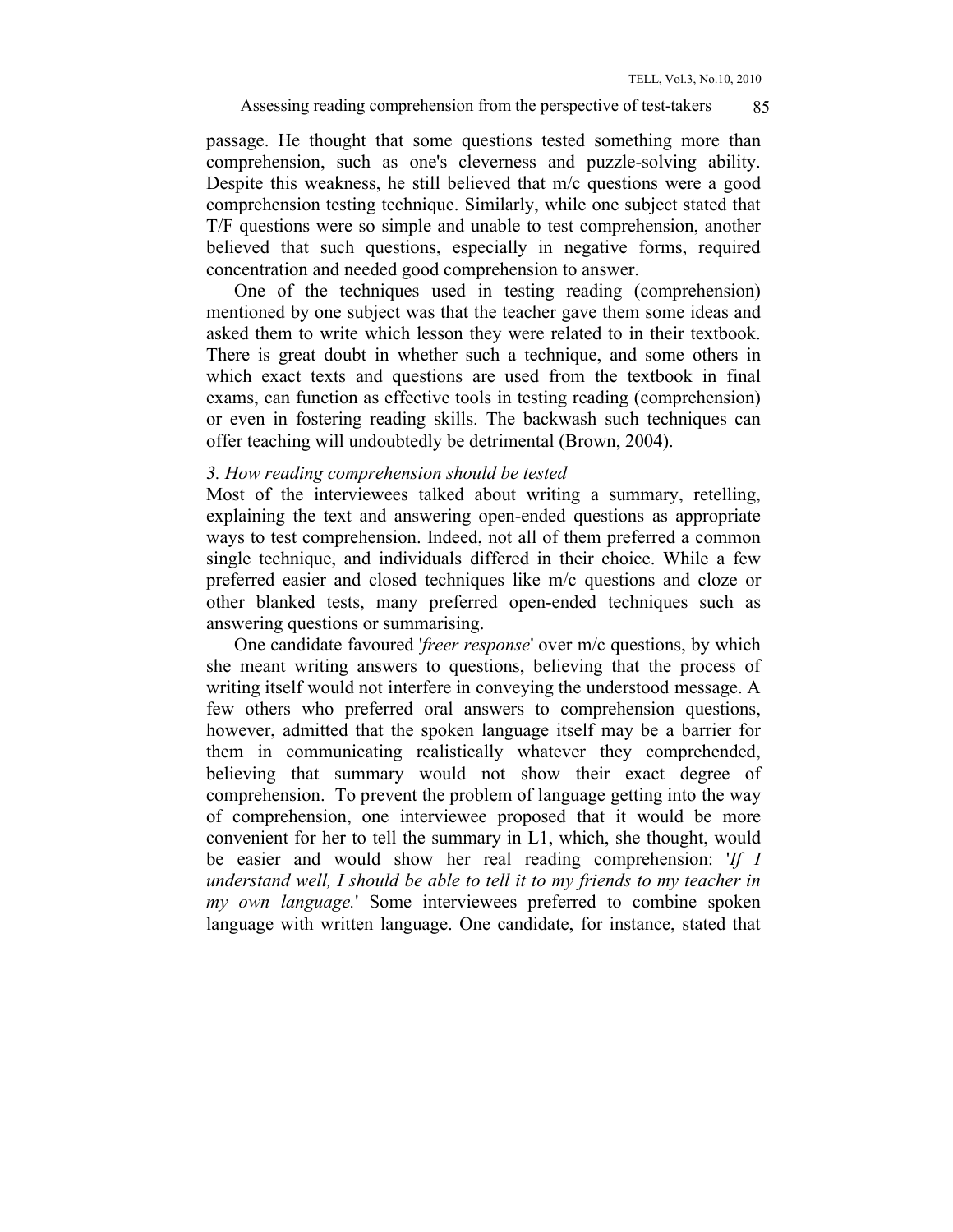she would like to '*tell and write a summary*' to show how far she had understood.

 Asked about what techniques should be used if one's real degree of comprehension was to be measured, most of the interviewees suggested that a combination of the techniques mentioned above may give the true result, emphasising that the greater proportion of questions should be open-ended rather than closed. There was one subject who expressed her concern that testing one's true degree of reading comprehension may not be possible at all: '*I don't think it is possible to exactly know how much a person understood and how much she didn't*'. Her concern reflects the idea that the true nature of reading comprehension itself is not yet known. Another candidate believed that different people may understand a text differently, and therefore different techniques should be used for checking their comprehension. A similar concern was raised by another interviewee who complained that different teachers judge their answers to comprehension questions differently, and that while the answers to some questions are acceptable for some teachers, the same answers are not acceptable for others. Although subjectivity is a problem throughout the whole process of language testing, how far testers are allowed to exercise subjectivity is an issue yet to be resolved.

 One interviewee, who stated that he was not an expert in testing, believed that '*discussion*' was a good technique, but he was not sure whether it would show real comprehension. A different interviewee talked about a similar technique, '*critiquing the text*' by which he meant discussing characters and the roles of people in a novel, a technique which, he thought, was better than cloze tests and T/F questions. He also criticised m/c and T/F questions on the grounds that '*some of them can be answered without any knowledge*' of the issue in question and explained how he had been able to answer 60-70% of a sample MA paper in TEFL using some *'test tricks'*. He added that although m/c was a good technique, and there was no other better technique to substitute it, it was not logical.

 A few interviewees preferred the easier m/c technique, and although some of them were aware of the fact that m/c items may not be the most valid technique for this purpose, others believed that the answers to such questions would show their real reading comprehension. One subject believed that T/F questions may or may not test true reading comprehension depending on the focus of the question: '*If they are used*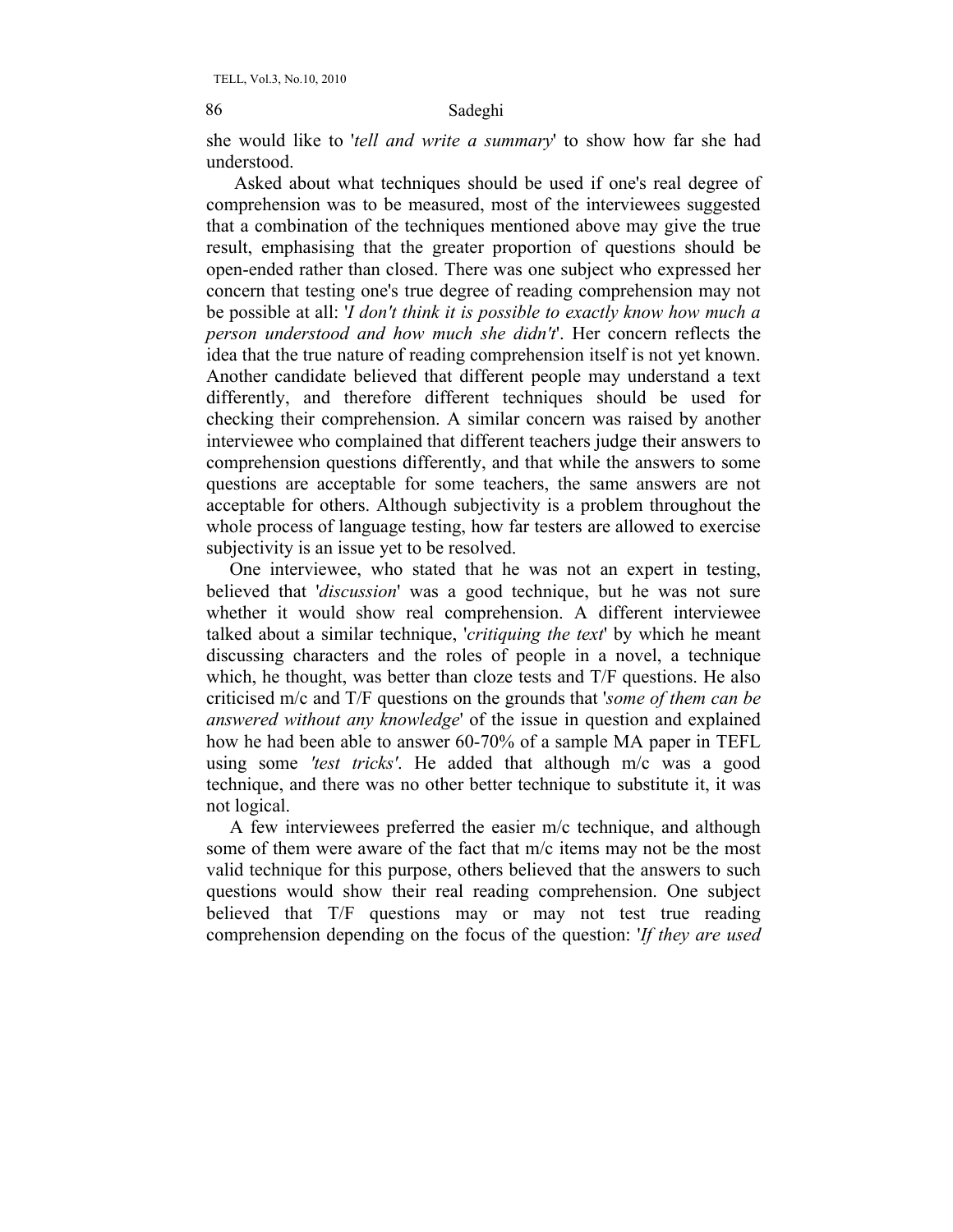*to test detailed meaning, they can do this, but they can't measure general reading comprehension*'. One of the interviewees favoured writing whatever she understood as her preferred testing technique. She did not like answering questions because, despite the fact that she could understand the text, she could not answer some questions, '*which makes me annoyed and causes me to forget whatever I have understood*'. The implication for testers is that they should strive to test comprehension of information stated or implied in the text and nothing beyond.

 One candidate preferred questions including an idea and then asking which paragraph that idea belonged to. Another interviewee mentioned cloze as her preferred testing technique, provided that the original text is given later on and she could therefore check her comprehension against it. In a few cases where the interviewees compared their preferred techniques with cloze tests, all thought that cloze was not appropriate for testing their comprehension. For most of the subjects interviewed, cloze tests that they had previously taken were intended to test mainly grammatical structures and vocabulary. In some cases, the cloze tests had been intended to test reading comprehension. Most of the candidates felt that whatever cloze tests were intended for, they were better at testing grammar and vocabulary than reading comprehension. One interviewee criticised cloze tests on the grounds that they measured something beyond English knowledge. He believed, '*they measure one's cleverness, and if somebody is in a good mood, he can do them well*'. Asked if they needed to comprehend the whole text before they could give appropriate answers to blanks, or whether it was enough to understand only a few words and sentences around the blanks in the cloze test, most of the candidates stated that different blanks made different requirements: While for some blanks they needed to understand a larger portion of the text, and preferably a whole paragraph in order to provide a correct word, this was not the case for all items.

 What such an observation implies is that only some blanks in cloze tests require comprehension of a larger part of the text, and that while overall text-comprehension is necessary to answer some blanks correctly, it is not necessary to answer all of them. If we accept that only those items which need overall comprehension to be completed correctly can measure overall reading comprehension, and that not all items need overall comprehension for restoration, then not all items are able to measure overall comprehension. Theoretically, if cloze tests can be made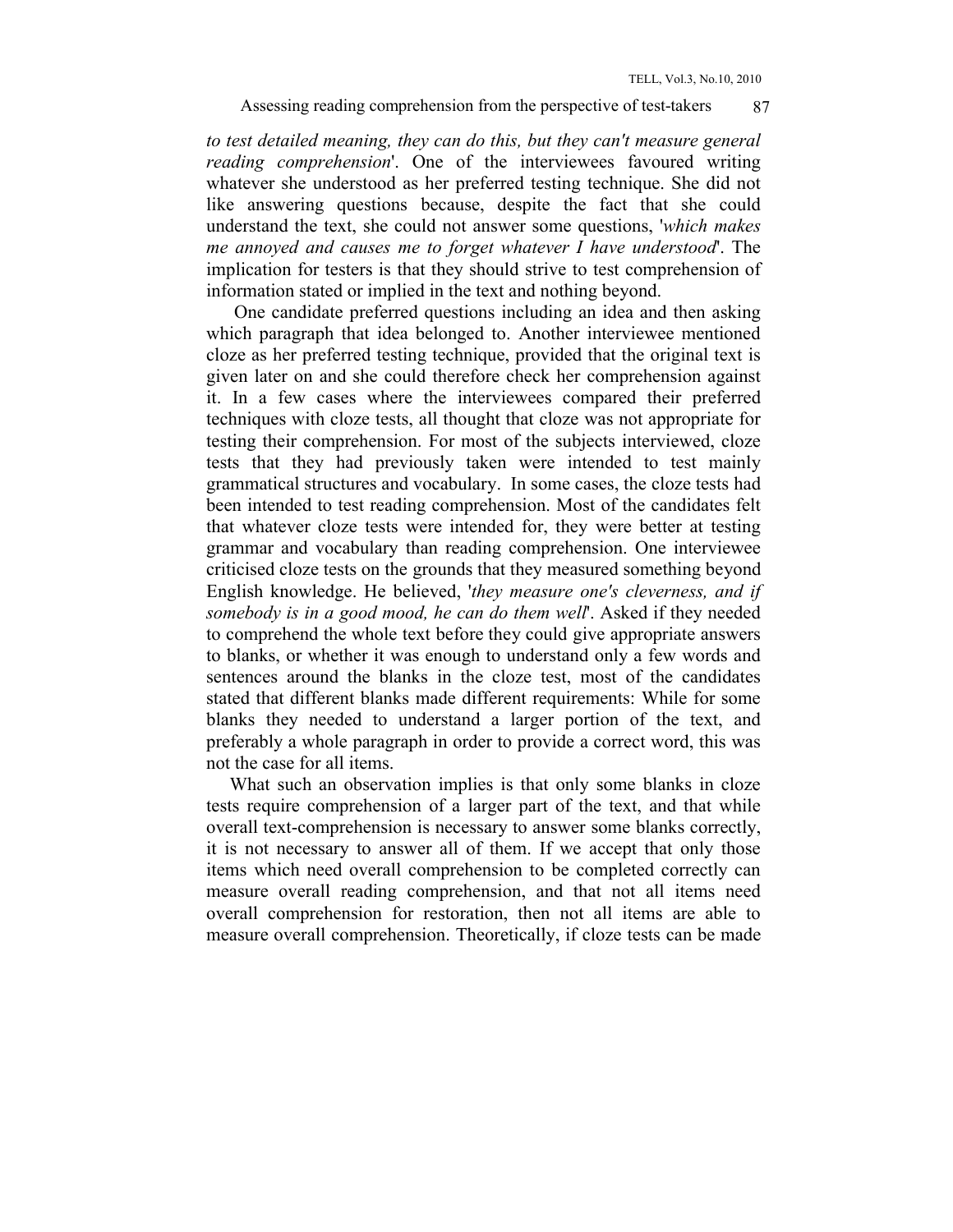in which all items require overall comprehension for their restoration, they will then be able to measure reading comprehension to a significant extent.

*4. The meaning of scores on reading tests.* The candidates were also asked to reflect on the reading exams they had so far taken at schools or at the university, and to explain whether they thought the scores they obtained showed their real comprehension of the texts they read. Except for a limited number of interviewees who seemed to be happy with their scores, more than two thirds were not satisfied with their scores and thought that their scores on reading tests did not show their exact degree of comprehension. One candidate expressed her concern in this way: *'None of my scores in any other course show my real ability*.'

 One student thought that the answers to some questions seemed to be correct for her, but the teacher did not accept them. Namely, they understood the same text differently, and although both could be right, her understanding was not given credit. Another interviewee argued that some of the questions could not be answered based on the text and that they required something more than comprehending the text. A few candidates thought that their real comprehension was more than the scores they got because there were not questions from all the parts they understood, or there were too many questions from details to which they did not pay attention. They also argued that not all the questions tested comprehension: some tested their vocabulary knowledge and some others tested their grammar. Another interviewee argued that he could answer some questions even without reading the text, or even without understanding all the details in the passage, and that sometimes he read only those parts of the text where the answers to the questions could be found without reading the whole passage.

 A different interviewee thought that her score could not show her true comprehension because she could answer some m/c questions by chance. Some other interviewees felt that their scores were not indicative of their true comprehension because of exam-factors like time-limit, stress, not getting enough sleep the night before the exam, not being in a good mood, and so on. They believed that they could give better answers if they sat the same exam at home. The reason why her score did not show her real comprehension for one interviewee was that the texts had already been studied during the course and had been comprehended completely,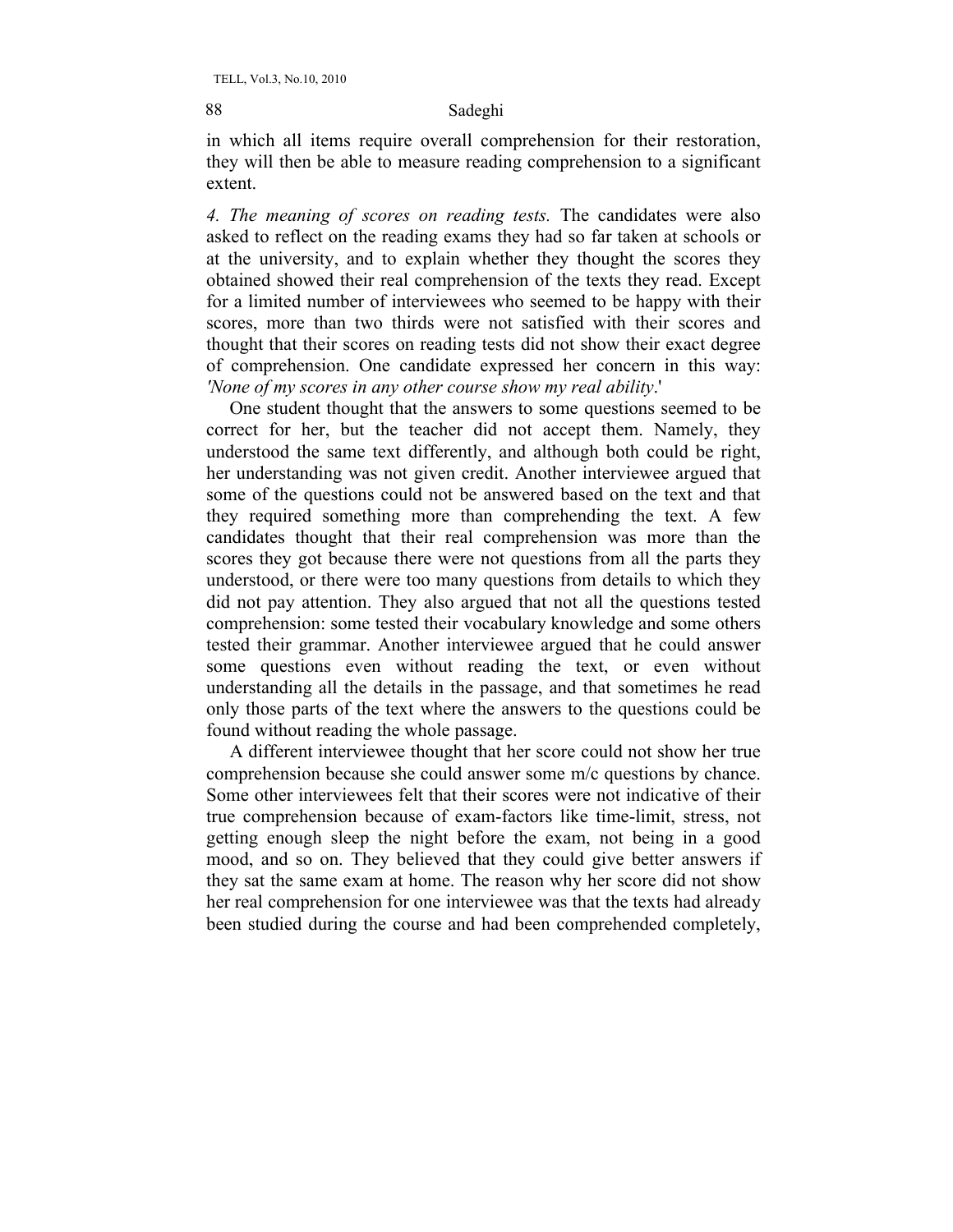TELL, Vol.3, No.10, 2010

and therefore, she felt no point in using the same text for testing comprehension, implying the need for using 'unseen' passage in reading comprehension tests.

 On the other hand, one candidate who believed that her score showed her true comprehension "most often" argued that her score showed her comprehension because if she comprehended the text, she could answer the questions. Merely being able to answer a question correctly, however, may not imply that the text has been truly comprehended, as the above interviewees argued. One interviewee argued, '*cloze tests show our comprehension, vocabulary, and grammar knowledge because this is what the teachers have told us and this is the main thing that we that is said in schools*'. Evidently, the student himself had no idea what cloze tests measured and he was expressing what others have told him, which may not be true.

 As evidenced by most of the interviewees' comments, rarely ever do reading tests referred to measure students' real comprehension. Although very little qualitative research exists on views of testees on reading tests, our finding here, which is in line with Alderson's (2000), can provide a justification for a major revision to reading tests and for attempting to construct testing tools that will be able to properly measure real comprehension not only as far as testers are concerned but also in the eyes of the main stake-holders themselves. With the limitations already counted of language tests on the one hand, and with the unclear nature of reading itself as well as with the notion of what comprehension is on the other (Flahive, 1984), whether such an improvement is possible is a question yet to be answered. The fact that reading comprehension test scores represent the product of the interaction between the test-taker's reading comprehension ability and a variety of test method facets among other variables (Johnston, 1983; Bachman, 1990; Bachman and Palmer, 1996) adds to the complexity of the issue.

## **5. Conclusion**

The main purpose of this qualitative study was to investigate the problem of validity of EFL reading comprehension tests from the testtakers' point of view using a qualitative perspective. The evidence produced by the interviewees during the interview sessions suggests that there are serious problems with the way that their reading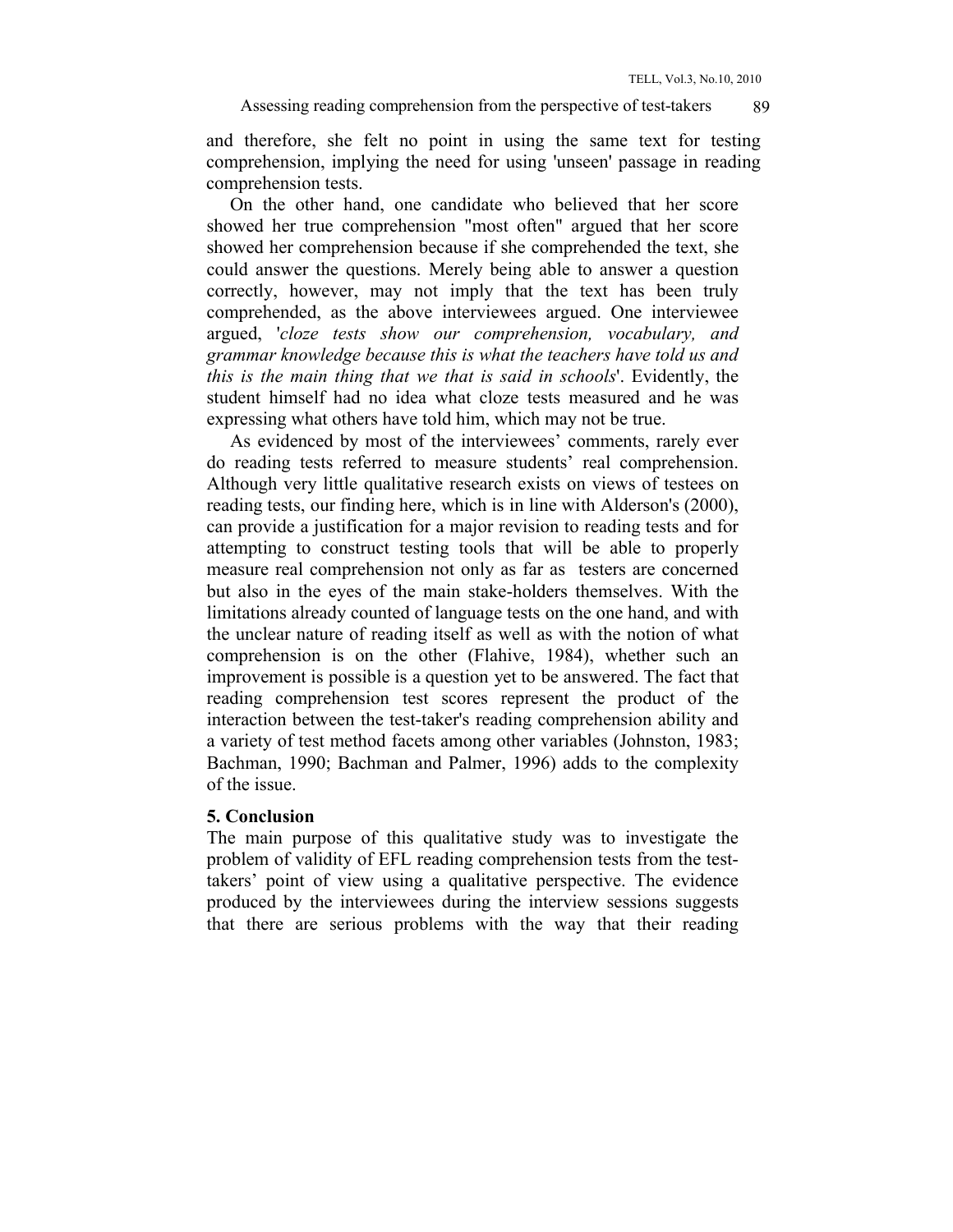comprehension was and is being measured and that most of the tools used for measuring reading comprehension measured something below and beyond comprehension; as such the majority of the reading tests students talked about failed to pass the test of judgemental validity.

 The fact that more than half of the interviewees argued strongly that rarely ever did the scores they got on cloze tests and other tests of reading comprehension indicate their comprehension of the passage on which the tests were based, and that the scores showed something less or more than mere text-comprehension, adds to the strength of doubts about the validity of these tests as viable measures of EFL reading comprehension. Two implications emerge from such an observation: either the tests were invalid for the purpose for which they were used, or scores are inappropriate tools for indicating the degree of comprehension. Capitalising on the discussions made earlier, it seems that both implications are true. Namely, the reading tests may not be valid tests of reading comprehension partly because the true nature of reading comprehension is yet to be known, and partly because the tests seemed to have been used for testing 'general reading ability' rather than reading comprehension. Also, scores may not be indicative of the right degree of comprehension because, despite having different degrees of importance, all questions (and the answers to them) are equally weighed in m/c reading tests, and that the whole process of text-choice, question-choice, alternative-choice and so on is rather subjective; in addition, not all text-content is covered in questions.

 While the current study is not claimed to be faultless, its findings are of use for language teachers, testers as well as researchers. By knowing learners' views on what test scores mean for them, classroom teachers and testers will be more careful in scoring students test papers, a goal the fulfilment of which will need striking a balance between test reliability and test validity. Professional testers will similarly be helped in better catering for customer views by adding judgmental validity to the list of validity types they account for in the new tests they make. Researchers will also illuminate the nature of entities they are studying by adding qualitative perspectives to their quantitative investigations. As an improvement over the shortcoming of this study, future researchers can seek the views of test-takers on specific tests immediately after they are taken rather than inviting candidates to talk generally about the tests they have previously taken.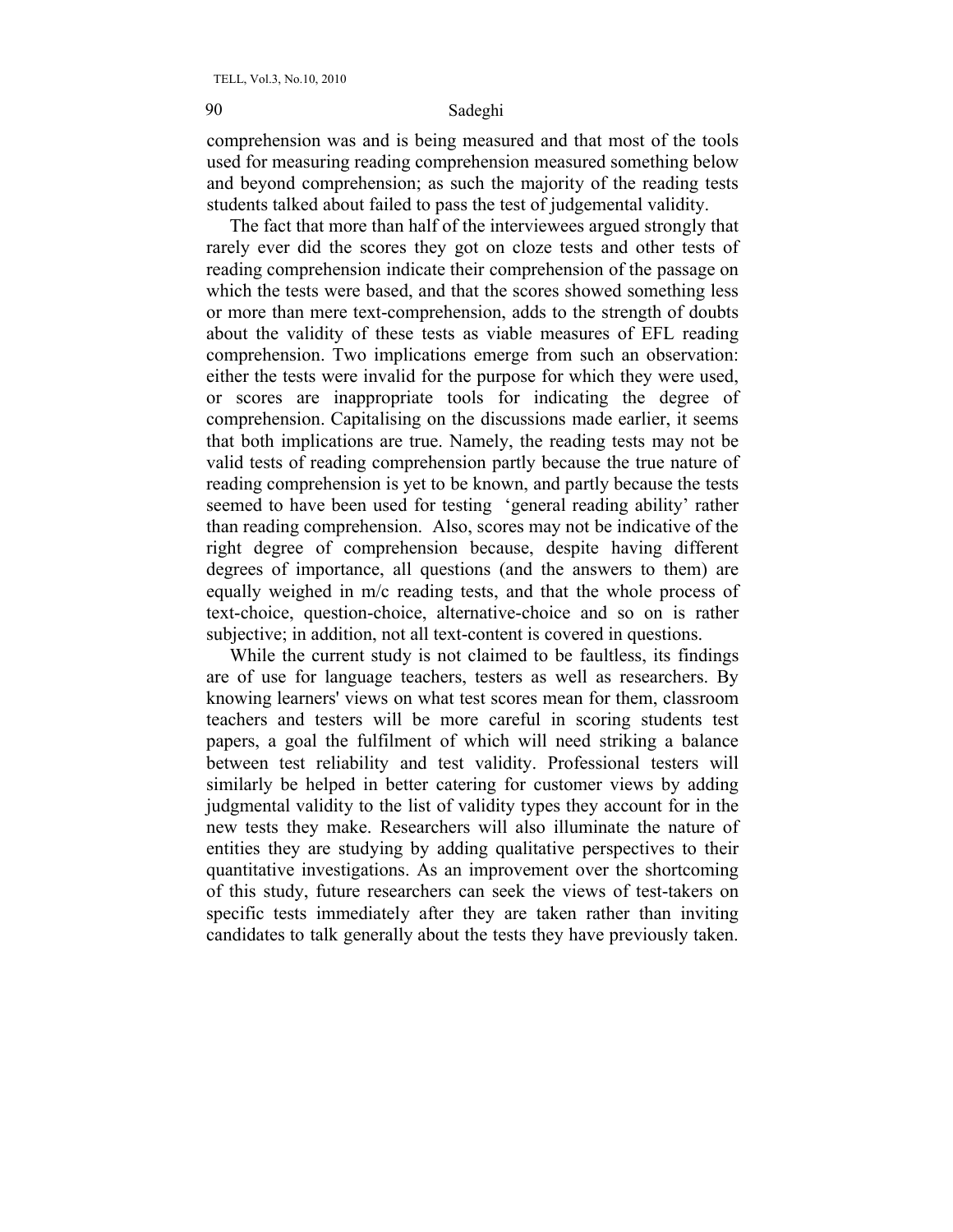Another limitation of the study which can be improved by future research is to seek the opinions of teachers and testers themselves, which when added to the data elicited from test-takers will reveal a clearer picture of the story.

## **References**

- Alderson, J.C. (2000). *Assessing Reading.* Cambridge: Cambridge University Press.
- Alderson, J.C., & Urquhart, A.H. (1984). *Reading in a foreign language*. London: Longman.
- Aslanian, Y. (1985). Investigating the reading problems of ESL students: an alternative. *ELT Journal, 39,* 20-27.
- Bachman, L.F. (1990*). Fundamental considerations in language testing.* Oxford: Oxford University Press.
- Bachman, L.F. (2000). Series editor's preface. In J.C. Alderson, *Assessing reading* (pp. x-xi). Cambridge: Cambridge University Press.
- Bachman, L.F., & Palmer, A.S. (1996). *Language testing in practice.* Oxford: Oxford University Press.
- Brown, H.D. (2004). *Language assessment: Principles and classroom practice.* New York: Pearson Education.
- Dehn, N. (1984). An AI perspective on reading comprehension. In J. Flood (Ed), *Understanding reading comprehension: Cognition, language, and the structure of prose* (pp. 82-100)*.* Newark, Delaware: The International Reading Association.
- Farhady, H. (1983). On the plausibility of the unitary language proficiency factor*.* In J. W. Oller (Ed.), *Issues in language testing research* (pp. 11-27). Rowley, MA: Newbury House Publishers.
- Farhady, H., Jafarpour, A., & Birjandi, P. (1996). *Language skills testing: From theory to practice.* Tehran: SAMT.